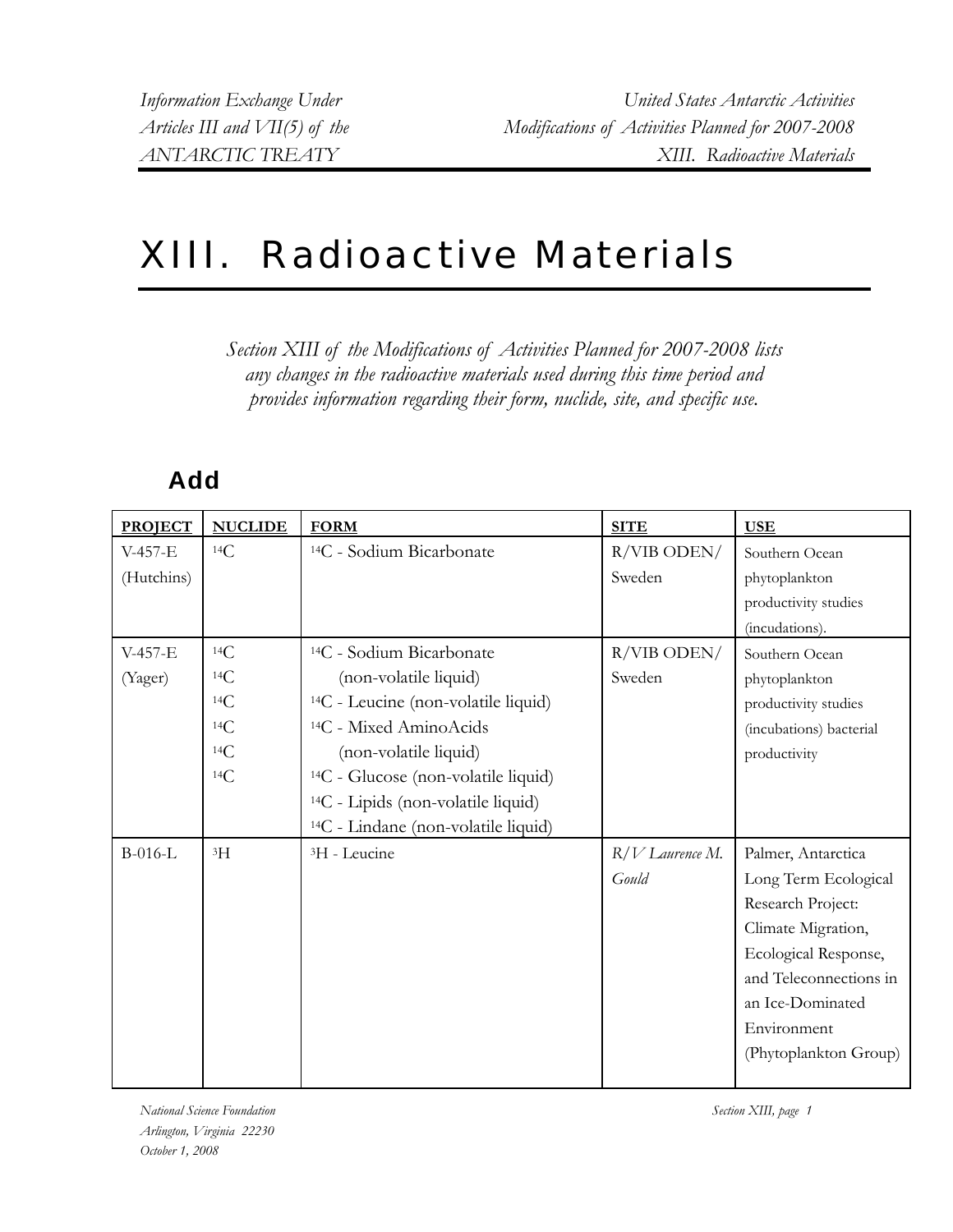*Information Exchange Under United States Antarctic Activities Articles III and VII(5) of the Modifications of Activities Planned for 2007-2008 ANTARCTIC TREATY XIII. Radioactive Materials* 

| $B-024-M$<br>${}^{3}H$<br>${}^{3}H_{2}O$<br>McMurdo Station<br>Capital expenditure,                                |  |
|--------------------------------------------------------------------------------------------------------------------|--|
|                                                                                                                    |  |
| lactation energteics and                                                                                           |  |
| the importance of                                                                                                  |  |
| foraging to Weddell seals                                                                                          |  |
| and their pups                                                                                                     |  |
| 45Ca<br>45Ca<br>Collaborative Research:<br>B-069-M<br>McMurdo Station                                              |  |
| RUI - Impacts of                                                                                                   |  |
| elevated pCO2 on a                                                                                                 |  |
| dominant aragonitic                                                                                                |  |
| pteropod                                                                                                           |  |
| (Thecosomata) and its                                                                                              |  |
| specialist predator                                                                                                |  |
| (Gymnosomata)in the                                                                                                |  |
| Ross Sea                                                                                                           |  |
| <sup>35</sup> S sodium sulfate<br>14C<br>Collaborative Research:<br>$B-195-M$<br>McMurdo Station                   |  |
| 35S<br>Microbial Diversity and<br><sup>14</sup> C acetate                                                          |  |
| Function in the<br><sup>14</sup> C sodium bicarbonate                                                              |  |
| Permanently Ice-<br><sup>14</sup> C methane                                                                        |  |
| Covered Lakes of the                                                                                               |  |
| McMurdo Dry Valleys,                                                                                               |  |
| Antarctica                                                                                                         |  |
| IPY-Plankton<br>14C<br>B-234-M<br>$14C -$ Sodium Bicarbonate<br>McMurdo                                            |  |
| Dynamics in the<br>${}^{3}H$<br>${}^{3}H$ – Thymidine<br>Station/Dry<br>McMurdo Dry Valley                         |  |
| <sup>3</sup> H-Leucine<br>Valleys<br>Lakes during the                                                              |  |
| Transition to Polar                                                                                                |  |
| Night<br>B-422-M<br>14C<br>McMurdo                                                                                 |  |
| $14C - Toluene$<br>The Role of Natural<br>${}^{3}H$<br>Station/Dry<br>${}^{3}H$ – Thymidine<br>Legacy on Ecosystem |  |
| <sup>3</sup> H - Toluene<br>Function and Structure                                                                 |  |
| Valleys<br><sup>14</sup> C - Sodium Bicarbonate<br>in a Polar Desert.                                              |  |
| <sup>3</sup> H-Leucine                                                                                             |  |
| <sup>14</sup> C - Leucine                                                                                          |  |
| $14C - Glucose$                                                                                                    |  |
| $14C -$ Acetate                                                                                                    |  |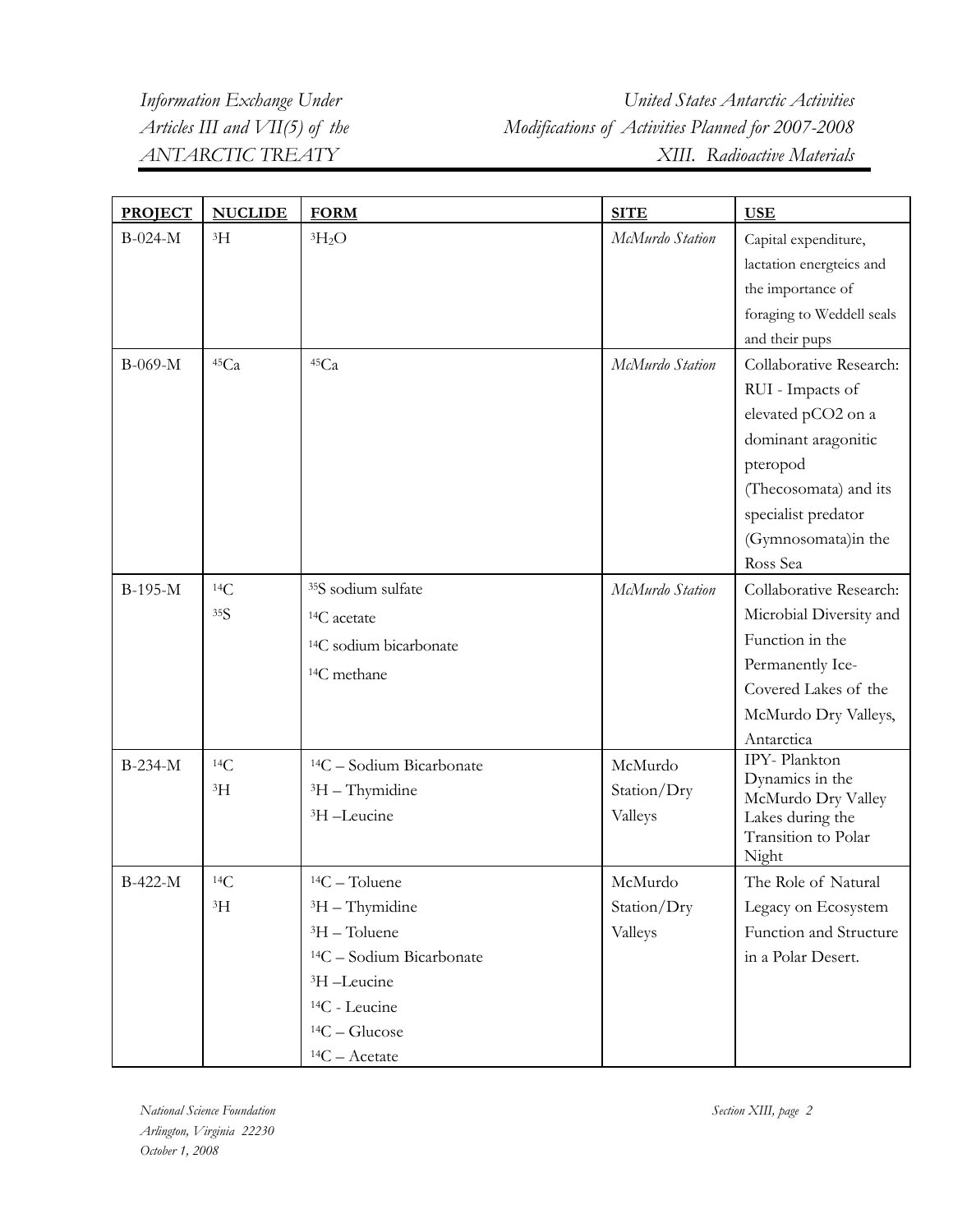*Information Exchange Under United States Antarctic Activities Articles III and VII(5) of the Modifications of Activities Planned for 2007-2008 ANTARCTIC TREATY XIII. Radioactive Materials* 

| <b>PROJECT</b> | <b>NUCLIDE</b>  | <b>FORM</b>                       | <b>SITE</b>         | <u>USE</u>                                                                                                                                                                                                                   |
|----------------|-----------------|-----------------------------------|---------------------|------------------------------------------------------------------------------------------------------------------------------------------------------------------------------------------------------------------------------|
| $G-091-M$      | 137Cs           | <sup>137</sup> Cs - Sealed Source | McMurdo             | <b>ANDRILL</b>                                                                                                                                                                                                               |
|                |                 |                                   | Vicinity            |                                                                                                                                                                                                                              |
| $I-153-M$      | $241 \text{Am}$ | <sup>241</sup> Am - Sealed Source | McMurdo<br>Vicinity | A Science Management<br>Office for the United<br>States Component of<br>the International Trans<br>Antarctic Expedition<br>(US ITASE SMO) $- A$<br>Collaborative Program<br>of Research from<br>Taylor Dome to South<br>Pole |

## **Delete**

| <b>PROJECT</b> | <b>NUCLIDE</b> | <b>FORM</b>                        | <b>SITE</b>        | <b>USE</b>              |
|----------------|----------------|------------------------------------|--------------------|-------------------------|
| $B-002-N$      | 3H             | <sup>3</sup> H - Leucine           | $R/V$ Nathaniel B. | Impact of solar         |
|                | 35S            | <sup>35</sup> S - Methionine       | Palmer             | radiation and nutrients |
|                | 14C            | $14C - DMSO$                       |                    | on biogeochemical       |
|                |                | 35S - DMSP                         |                    | cycling of DMSP and     |
|                |                | $14C - DMSP$                       |                    | DMS in the Ross Sea     |
|                |                |                                    |                    |                         |
| $B-047-N$      | 14C            | $14C -$ Sodium                     | Nathaniel B.       | Study to determine the  |
|                |                | Bicarbonate                        | Palmer             | influence of UV         |
|                |                |                                    |                    | radiation of            |
|                |                |                                    |                    | phytoplankton growth    |
|                |                |                                    |                    | rates                   |
|                |                |                                    |                    |                         |
| <b>B-228-N</b> | 14C            | <sup>14</sup> C-Sodium Bicarbonate | Nathaniel B.       | Study of growth rates,  |
|                | $\rm{^{3}H}$   | <sup>14</sup> C-Leucine            | Palmer             | metabolism, and the     |
|                | 55Fe           | <sup>3</sup> H-Thymidine           |                    | influence of iron       |
|                |                | <sup>55</sup> Fe-Ferrous Chloride  |                    | availability on         |
|                |                | <sup>14</sup> C-Glucose            |                    | phytoplankton           |
|                |                |                                    |                    | communities             |
|                |                |                                    |                    |                         |

*National Science Foundation Section XIII, page 3 Arlington, Virginia 22230 October 1, 2008*